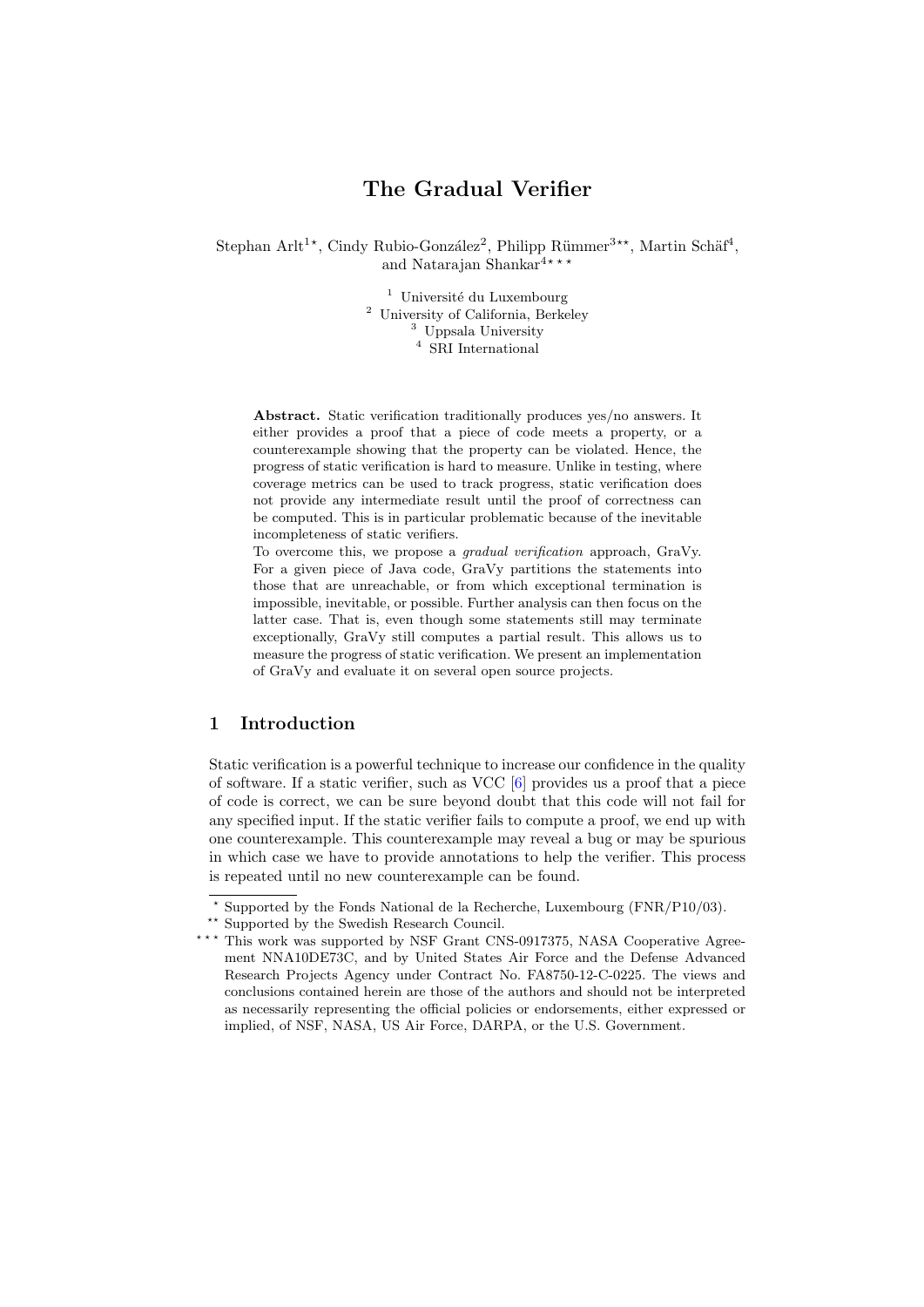Unfortunately, the process of eliminating counterexamples one by one is not suitable for assessing software quality. Certainly, eliminating one bug improves the quality of software, but the static verification does not provide us with any information on how much we have verified already or how many bugs might still be in there.

Ultimately, static verification is incomplete and thus the proof we are looking for might not exist. In this case we end up with nothing. Static verification does only provide yes/no answers, but to obtain partial results manual effort is needed.

Testing, on the other hand, only delivers such partial results in the form of coverage data. Each test case increases the confidence in the application under test. Progress can be measured using different kinds of coverage metrics. That is, from an economic point of view, testing is more predictable. The more time we invest in testing the more we can observe the coverage (and thus our confidence) increase.

In this paper we present a *gradual verification* approach,  $GraVy$ . Gradual verification is an extension to existing static verification techniques such as VCC [\[6\]](#page-14-0) or Smack [\[16\]](#page-14-1) that helps us quantify the progress of the verification. Instead of computing just one counterexample, gradual verification computes an overapproximation of all counterexamples to identify the subset of statements that provably cannot terminate exceptionally anymore. That is, beyond the counterexample indicating that the program is not yet verified, gradual verification gives a percentage of statements that are already guaranteed to be safe.

Gradual verification results can be integrated into existing testing workflows. Each time gradual verification is executed on an application under test, it returns the subset of statements for which it can already prove that exceptional termination is impossible. This provides a metric of progress of the verification process and allows the verification engineer to focus on the remaining statements.

Gradual verification is *not* a new static verification technique. It is an extension that can be applied to any existing static verification techniques to provide additional information to the verification engineer. Thus, issues, such as handling of loops or aliasing are not addressed in this paper. These are problems related to sound verification, but gradual verification is about how to make the use of such verification more traceable and quantifiable.

In gradual verification, we consider programs as graphs, where nodes correspond to a control location in the program and edges represent transition relations between these control locations. Further, we assume that sink nodes in this graph either are exceptional sink nodes where the execution of the program ends exceptionally, or *normal sink nodes* where executions terminate normally.

A statement in a programming language such as Java may be represented by more than one edge if, for example, the statement throws an exception when executed on certain inputs. In order to verify that a statement never terminates exceptionally, we need to show that none of the edges representing this statement goes into an exceptional sink. That is, either the statement is not represented by edge going into an exceptional sink node, or this edge has no feasible execution in the program.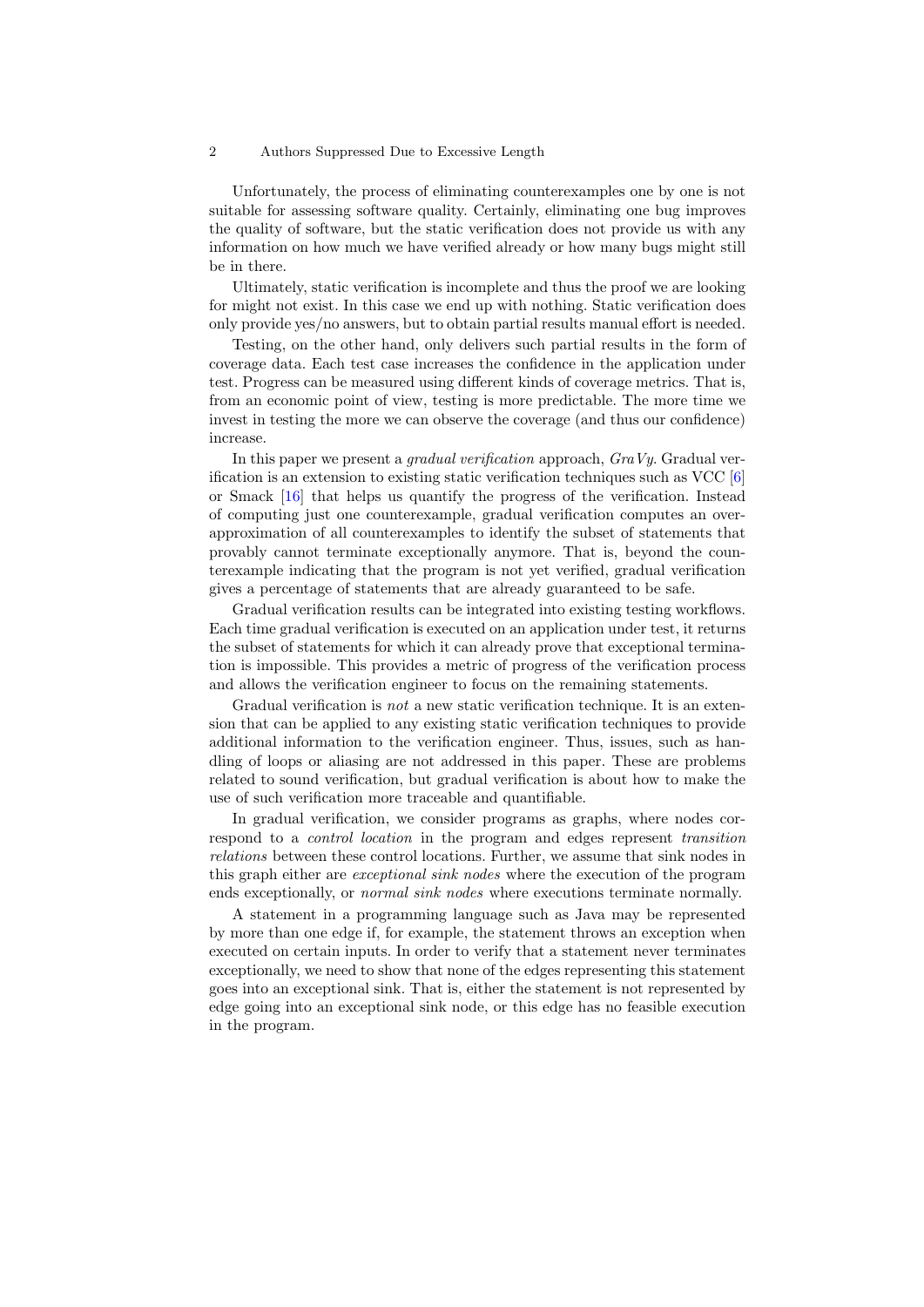On this graph, we perform a two-phase algorithm: in phase one, we identify all edges that may occur on a feasible execution terminating in a normal sink. For the remaining edges we have a guarantee that they are either unreachable or only occur on feasible executions into exception sinks.

In the second phase we check which of these remaining edges occur on *any* feasible execution. That is, we identify edges that are unreachable and edges that must flow into an exceptional sink. This allows us to categorize program statements depending on the edges that they are represented by: a statement is unreachable if it is represented by no feasible edge, safe if it is represented only by feasible edges terminating in normal sinks (and reachable), strictly unsafe if it is represented only by feasible edges terminating in exceptional sinks (and not unreachable), and possibly unsafe otherwise.

That is, a program is safe, if all its statements are safe. However, if we cannot show that all statements are safe, our algorithm still can provide a subset of statements that are guaranteed to be safe, helping the programmer to focus on those parts of the program that still need work. gradual verification can be applied to full programs as well as to isolated procedures. It can be applied in a modular way and also incorporate assertions generated by other tools.

We evaluate an implementation of our gradual verification technique, GraVy, on several large open source projects. Our experimental results show that even using a coarse abstraction of the input program, GraVy can still prove that a large percentage of statements can never throw exceptions.

Related Work. GraVy is based on modular static verification as known from VCC [\[6\]](#page-14-0), Smack [\[16\]](#page-14-1), or ESC/Java [\[12\]](#page-14-2). These tools translate an application under test "procedure by procedure" into SMT formulas that are valid if this procedure is safe w.r.t. a desired property. A counterexample to this formula can be mapped back to an execution of the (abstract) procedure that violates the property. The problem of these approaches is that they only produce one counterexample at a time which makes it hard to estimate the progress of the verification. To overcome this, GraVy uses techniques that detect contradictions in programs  $[5,10,19]$  $[5,10,19]$  $[5,10,19]$  to identify the subset of statements that never (or always) occur on a counterexample.

Gradual verification can also be compared with symbolic execution techniques as found in program analysis tools like Frama-C [\[9\]](#page-14-6), Java Pathfinder [\[14\]](#page-14-7), or Pex [\[18\]](#page-14-8). These techniques compute an over-approximation of the set of states from which a program statement can be executed. A program statement is considered safe if this set of states does not contain any state from which the execution of the statement is not defined. Gradual verification can be seen as a lightweight alternative to these approaches: like static verification, it can be applied locally even on isolated code fragments, but it still can identify individual statements that will never terminate exceptionally. Hence, gradual verification does not provide the precision of other symbolic execution techniques, but it is still sufficient to visualize the progress of verification to its user.

Recently, approaches have been presented that generate information during the verification process that go beyond simple yes/no answers. Clousot  $[8, 11]$  $[8, 11]$  $[8, 11]$ ,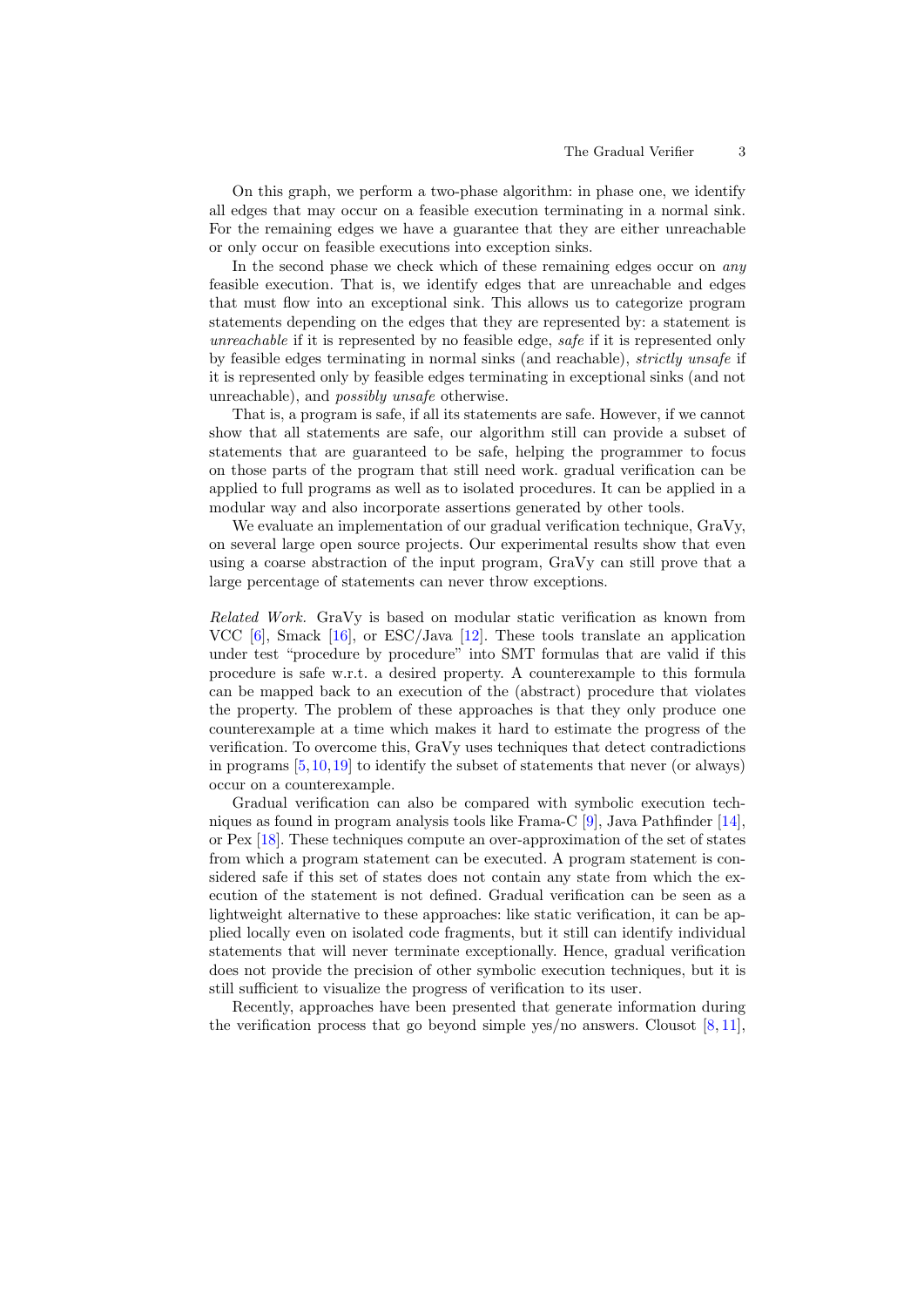for example, infers a precondition for each procedure that is sufficient to guarantee the safe execution of this procedure. Compositional may-must analysis, such as [\[13\]](#page-14-11), can be used to distinguish between possibly and strictly unsafe statements. GraVy can be seen as a lightweight mix of both approaches. It detects a subset of statements that cannot throw exceptions (but does not provide preconditions), and categorizes statements that may, or must throw exceptions (but does not provide the precision of a may-must analysis.)

# 2 Example

We illustrate our approach with the toy example shown in Figure [1.](#page-3-0) The Java procedure to yexample takes a variable x of type  $\mathsf{Obj}\n$  as input and first sets x.a to 1 and then sets  $x.b$  to 2. An execution of the first statement  $x.a = 1$  terminates with a NullPointerException if toyexample is called with x==null. Otherwise it terminates normally. Note that the second statement  $x.b = 2$  can never throw a NullPointerException, because the first statement already ensures that x cannot be null at this point.

 $\begin{array}{c|cc}\n1 & \text{void toy example (Obj x)} & \{x \cdot a = 1:\}\n\end{array}$  $\begin{array}{c|cc} 2 & x.a & = 1; \\ 3 & x.b & = 2; \end{array}$  $x \cdot b = 2$ :  $4$  }

<span id="page-3-0"></span>Fig. 1. Java source code of a toy example.



<span id="page-3-1"></span>Fig. 2. Program graph of the procedure toyexample. Edges are labeled with transition relations, and nodes are labeled with line numbers, where the label X refers to the point in the program that is reached when an exception is thrown.

Suppose that we are interested in verifying that, for any input, the procedure does not terminate with an exception. First, we create a graph representation of our program as shown in Figure [2.](#page-3-1) In this graph, nodes are labeled with line numbers, where the label  $X$  refers to the point in the program that is reached when an exception is thrown. This labeling is simplified for demonstration. Two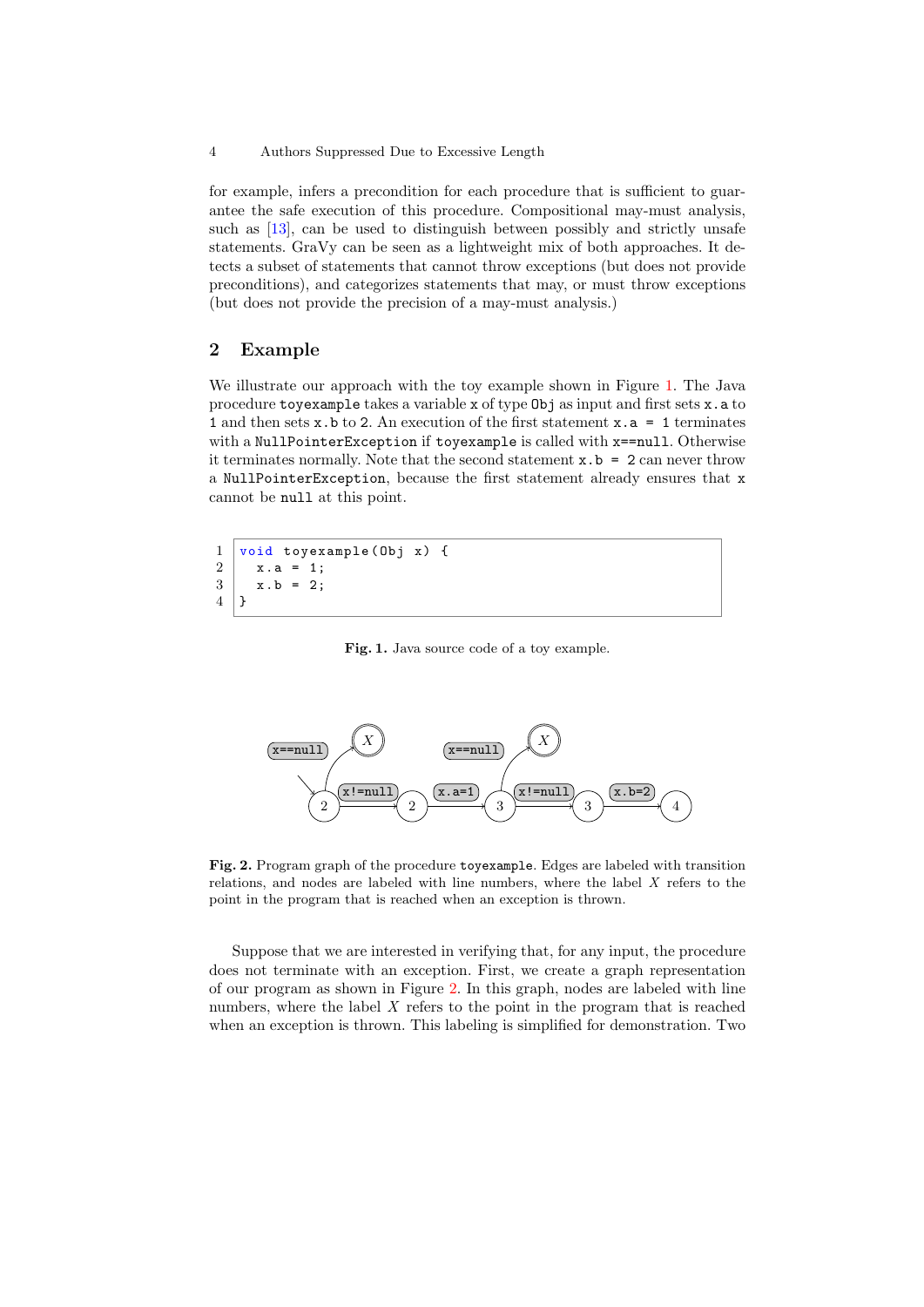different nodes might still share the same line number. Each statement of our original program from Figure [1](#page-3-0) is associated with one or more edges in this graph, starting in the nodes labeled with the respective line number. For example, the statement  $x \cdot a$  in Figure [1](#page-3-0) is represented by the three edges in Figure [2](#page-3-1) starting in nodes labeled with 2:  $(2, (\overline{x}=\text{null}), X)$ , stating that, if x is null, the execution terminates exceptionally;  $(2, x!=null)$ , 2), stating that execution moves on if x is initialized; and  $(2, (x.a=1), 3)$  which is the actual assignment if x is initialized.

Now it is time to check if our procedure does not terminate exceptionally. Existing techniques would easily come up with a counterexample to this property that shows that for the input x==null the procedure will throw a NullPointerException. However, this is a very pessimistic answer, and, given that we do not know in which context toyexample will be called, it may even be a useless answer if there is no calling context such that x==null. Hence, we propose to give a different, optimistic, answer when checking if our procedure does not terminate exceptionally:

#### $x.b = 2$  never throws an exception.

There are a few things to notice: First, our answer gives proofs instead of a simple counterexample. Second, our answer holds in any context (but might be too weak), whereas the counterexample may turn out to be infeasible. Third, in our answer, our verifier verifies; existing techniques just complain.

To get to this answer, we start a two-phase algorithm. In phase one we try to cover all edges that occur on any feasible path of the program that terminate normally. That is, in our example, we try to find feasible complete paths ending in the sink labeled with 4. One such path exists:

$$
(2, (x \cdot l = \texttt{null}), 2)(2, (x \cdot a = 1), 3)(3, (x \cdot l = \texttt{null}), 3)(3, (x \cdot b = 2), 4)
$$

That is, the only two edges that cannot be covered during that process are  $(2, (x=null), X)$  and  $(3, (x=null), X)$ . For these edges we know that either they are unreachable, or their execution leads to an exceptional termination. Note that in this example, both edges happen to be immediately connected to the error location  $X$ . However, in general, there might be other edges, not directly connected to a sink, that can only be executed if normal termination is not possible.

For the uncovered edges we start the second phase of our algorithm, where we try to find *any* feasible complete path. From the first phase, we know that no path through the remaining edges exists that terminates in 4, hence we are only interested in paths terminating in  $X$ . For our example, this reveals one more feasible path:

 $(2, (x=null), X)$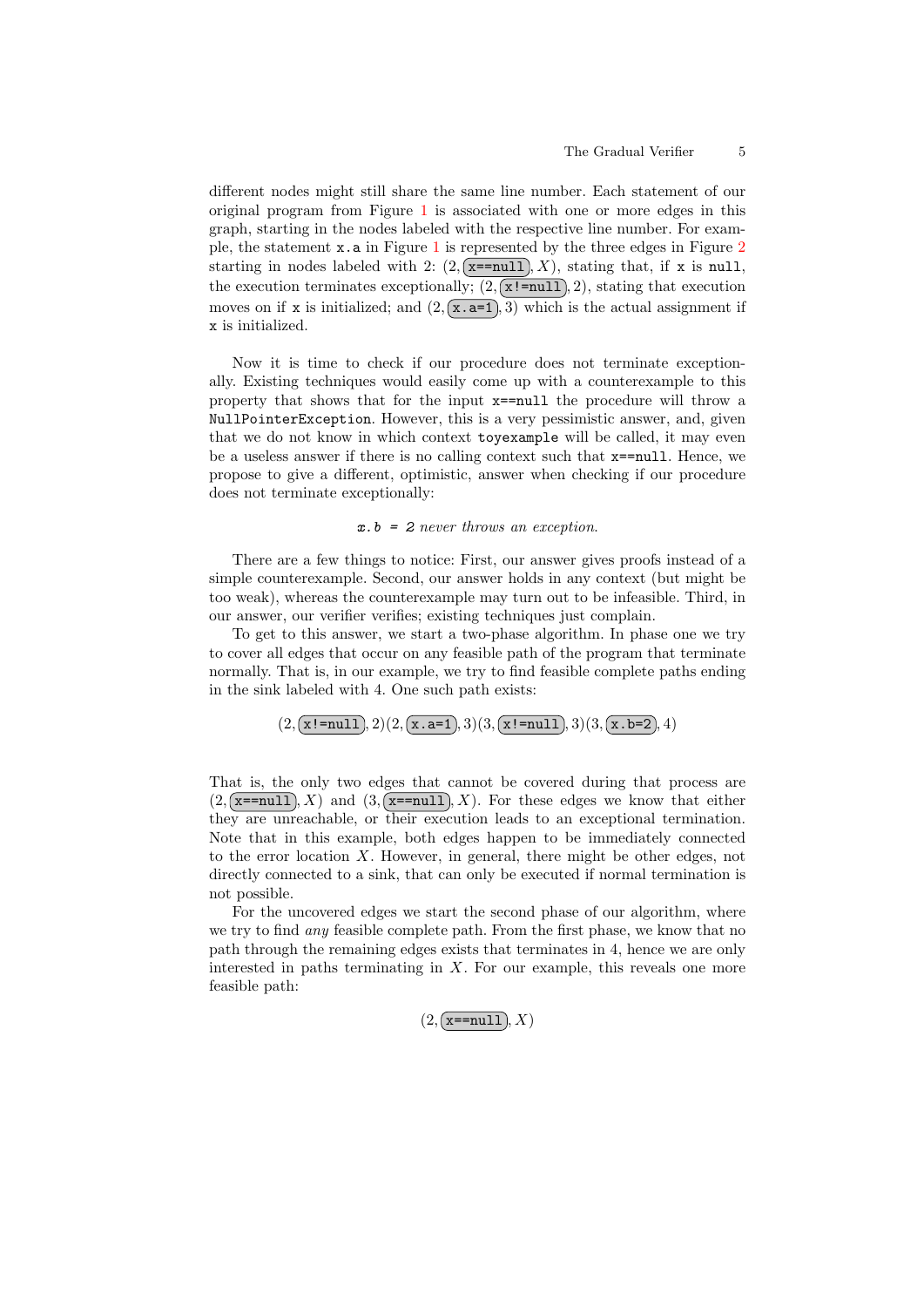That is, the other edge,  $(3, (\overline{x}=\text{null}), X)$ , provably does not have any feasible execution. Now, we have a proof that  $x.b=2$  in line 3 never throws a NullPointerException in toyexample. We can further report that  $x.a=1$  in line 2 may throw a NullPointerException if x is null.

From here, the verification engineer knows that she has to focus on  $x \cdot a=1$ , and either guard the code with a conditional choice or strengthen the precondition under which toyexample can be called. Then, gradual verification can be re-run for the modified code. This is repeated until all statements are safe or a desired percentage of statements is safe.

### <span id="page-5-0"></span>3 Statement Safety and Gradual Verification

In this section we give a precise definition of our gradual verification methodology. We assume a piece  $P$  of sequential program code (in case of Java, the body of a method), containing the set  $Stmt$  of statements. The control-flow of  $P$  can be represented as a finite directed graph  $CFG_P = (\mathcal{L}, \ell_0, \mathcal{L}_{exit}, \mathcal{L}_{exc}, \delta, \text{stmt})$ , where  $\mathcal L$  represents control locations,  $\ell_0 \in \mathcal L$  is the unique entry point,  $\mathcal L_{exit} \subseteq \mathcal L$ is a set of exit locations representing regular termination, and  $\mathcal{L}_{exc} \subseteq \mathcal{L}$  is a set of error locations representing termination due to a runtime exception. Further, we assume that  $\mathcal{L}_{exit} \cap \mathcal{L}_{exc}$  is empty. An edge  $(\ell, Tr, \ell') \in \delta$  is labeled with a transition formula  $Tr(\bar{v}, \bar{v}')$  over unprimed and primed variables describing program state.

A statement in our sequential program  $P$  is represented by possibly multiple transitions, some of which may lead into error locations  $\mathcal{L}_{exc}$ . The latter case models runtime exceptions. For instance, a Java statement  $a.x = 1$  could be translated into two edges: one that assumes that a is allocated and a.x is assigned to 1, and one where a is not allocated and control passes to an appropriate error location. Throughout the paper, we use the partial function  $s$ tmt :  $\delta \rightarrow S$ tmt mapping edges to statements in the program code  $P$ . Conditional choice of the form if (c) A else B is represented by at least two transitions, one assuming c and one assuming  $\neg c$ , and all other transitions that are necessary to represent c. The transitions representing the blocks A and B are not considered as part of the conditional choice.

A complete path in a program is a finite sequence of control locations and transition formulas  $\pi = \ell_0 Tr_0 \ell_1 Tr_1 \ell_2 Tr_2 ... Tr_{n-1} \ell_n$ , where  $\ell_0$  is the entry point,  $\ell_n \in \mathcal{L}_{exit} \cup \mathcal{L}_{exc}$  is an exit location, and for each  $i \in \{0, ..., n-1\}$ it is the case that  $(\ell_i, Tr_i, \ell_{i+1}) \in \delta$ . A complete path  $\pi$  is called a *regular path* if  $\ell_n \in \mathcal{L}_{exit}$ , and an error path if  $\ell_n \in \mathcal{L}_{exc}$ . A path is *feasible* if the composition  $Tr_0 \circ Tr_1 \circ \cdots \circ Tr_{n-1}$  is satisfiable. An edge  $(\ell, Tr, \ell') \in \delta$  is called *feasible* if it occurs on a complete feasible path.

We use  $\delta_{req} \subseteq \delta$  to denote the subset of edges that occur on regular paths (i.e., on paths that end in a location in  $\mathcal{L}_{exit}$ ). Further we use  $\delta_{bad} = \delta \setminus \delta_{req}$ to denote all edges that inevitably lead into an error location. With the help of  $\delta_{reg}$  and  $\delta_{bad}$ , Figure [3](#page-6-0) defines safety categories for a statement  $s \in S$ tmt in P considered in gradual verification, which correspond to the four possible combi-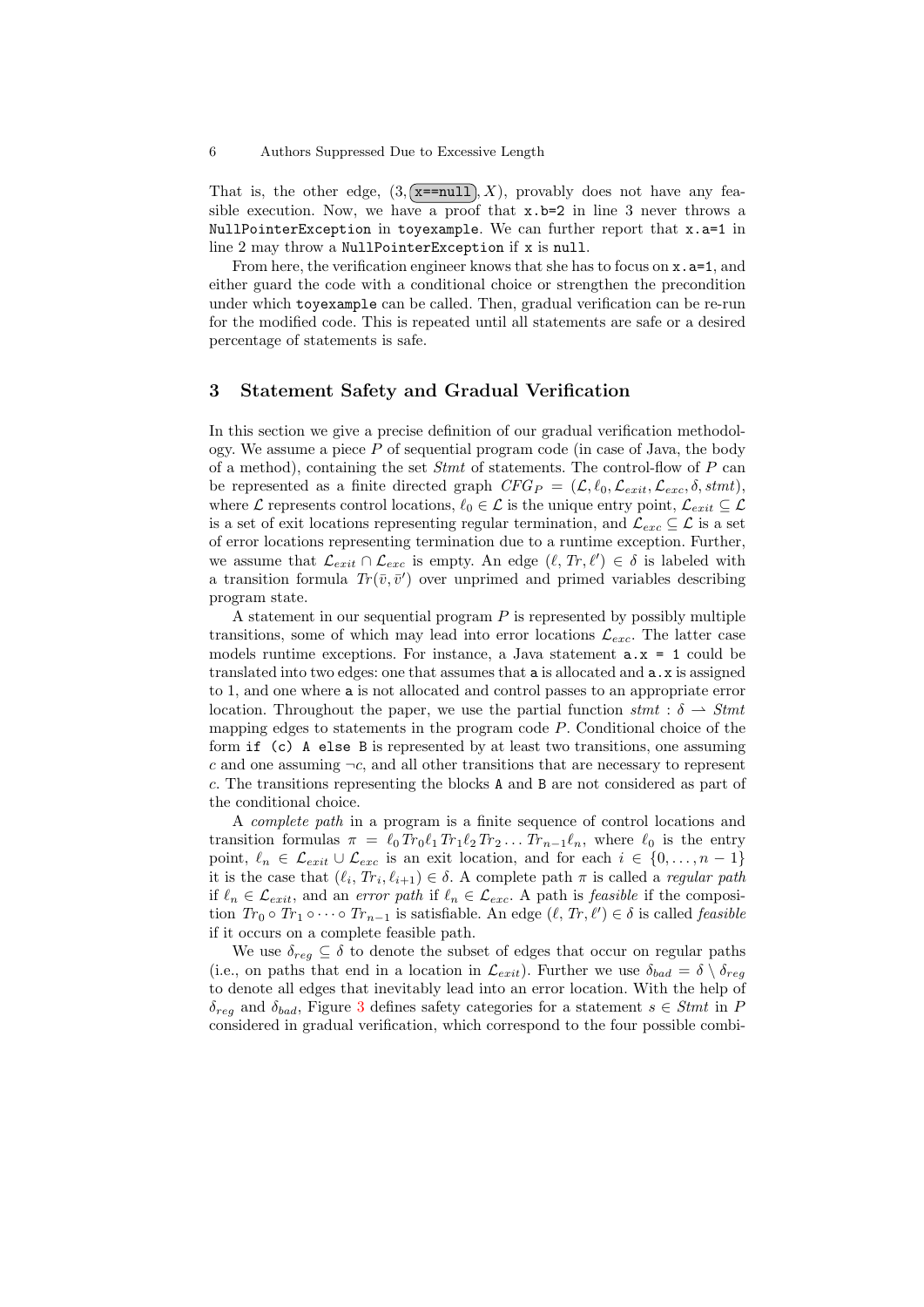

<span id="page-6-0"></span>Fig. 3. Safety categories of statements

nations of regular or error transitions being feasible. For instance, a statement s is considered *safe* if all transitions representing s are in  $\delta_{req}$ .

# <span id="page-6-2"></span>4 The Analysis Procedure

<span id="page-6-1"></span>To check whether a statement is safe, strictly unsafe, unreachable, or possibly unsafe, we determine for each edge in the control-flow graph whether it can be part of a feasible regular path, and if a statement is represented by a feasible transition into an error location. We introduce Algorithm [1](#page-6-1) to this end. The algorithm takes a control-flow graph  $CFG_P = (\mathcal{L}, \ell_0, \mathcal{L}_{exit}, \mathcal{L}_{exc}, \delta, \text{stmt})$  as input and returns two sets  $\delta_{bad}$  and  $\delta_{inf}$ .  $\delta_{bad}$  contains all edges of the control-flow graph that do not occur on any feasible regular path.  $\delta_{inf} \subseteq \delta_{bad}$  is the set of edges that do not occur on any feasible path (regular, or error paths).

The algorithm uses a local variable S to track the edges in  $\delta$  that have not been covered yet. In a first loop, Algorithm [1](#page-6-1) covers edges that occur on feasible regular paths. That is, all edges that remain in  $S$  after the loop terminates can either only be executed on error paths or are unreachable. This set is stored in  $\delta_{bad}$ . In the second loop, our algorithms checks which of the remaining edges can be covered with feasible error paths and removes them from S. That is, any edge covered in the second loop has a feasible path into an error location. All uncovered edges are stored in  $\delta_{inf}$  because they have no feasible execution at all.

With the resulting sets  $\delta_{bad}$  and  $\delta_{inf}$ , we can check the above properties as follows: given a statement st and the set of edges  $\delta_{st} = \{(\ell, Tr, \ell') | (\ell, Tr, \ell') \in$  $\delta \wedge \text{stmt}((\ell, Tr, \ell')) = st$ . The statement st is unreachable if  $\delta_{st} \setminus \delta_{inf}$  is empty and  $\delta_{inf}$  is not empty. It is safe if  $\delta_{st} \cap (\delta_{bad} \setminus \delta_{inf})$  is empty and  $\delta_{st} \setminus \delta_{inf}$  is not empty. In other words,  $st$  is safe if it is not represented by any feasible edge into an error location and has at least one feasible edge. We say,  $st$  is strictly unsafe if  $\delta_{st} \setminus \delta_{bad}$  is empty and  $\delta_{bad} \setminus \delta_{inf}$  is not empty. In any other case, we say st is possibly unsafe.

Algorithm [1](#page-6-1) terminates only if the control-flow graph  $CFG_P$  has a finite number of paths (i.e., is loop-free). For programs with looping control-flow, abstrac-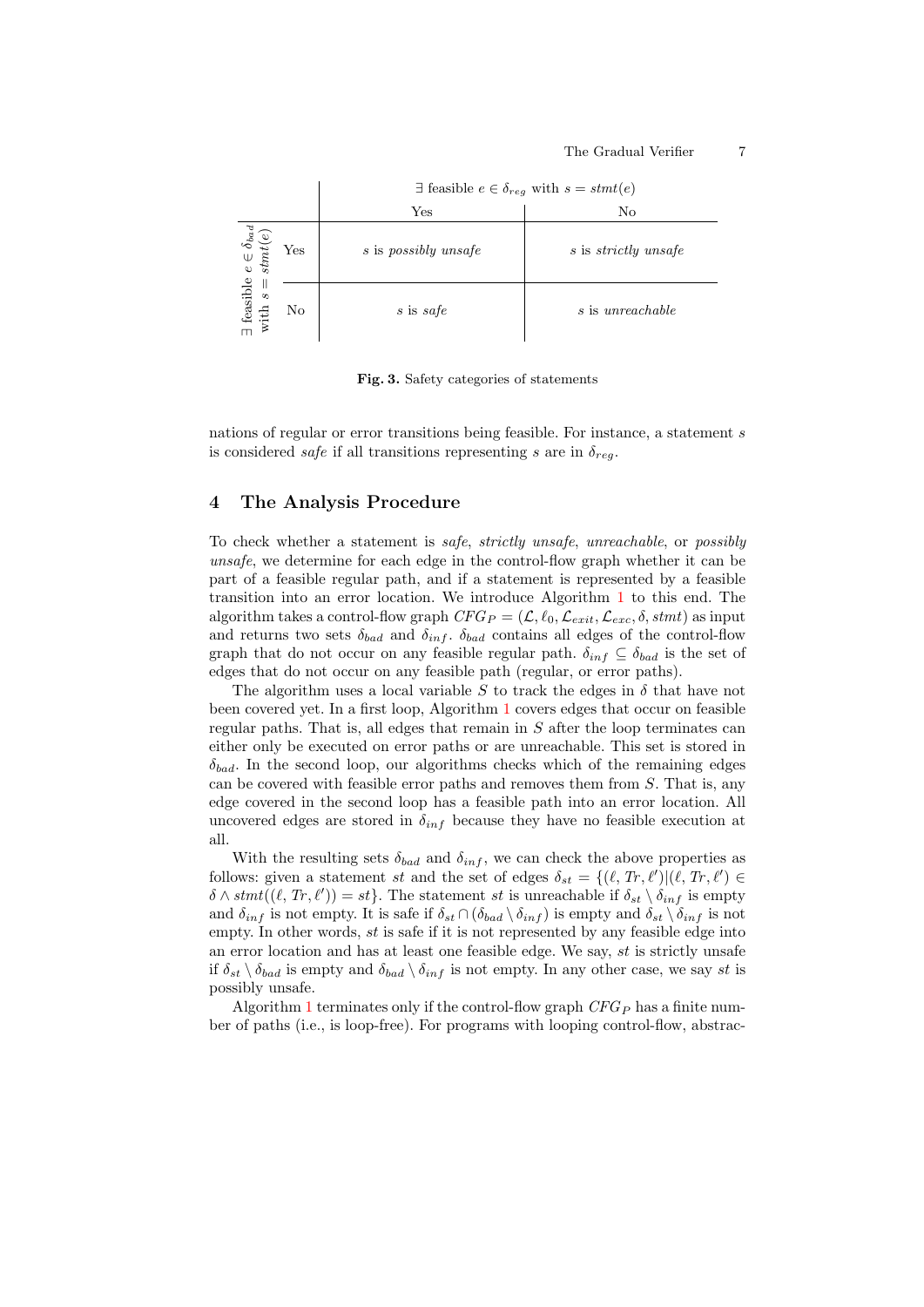Algorithm 1: Gradual verification algorithm.

```
Input: CFG_P = (\mathcal{L}, \ell_0, \mathcal{L}_{exit}, \mathcal{L}_{exc}, \delta, \text{stm}t): control-flow graph
Output: \delta_{bad}: set of edges that never occur on feasible regular paths;
         \delta_{inf}: set of edges that do not occur on any feasible path
begin
     S \leftarrow \delta:
     for regular path \pi in CFG<sub>P</sub> do
          if isFeasible(\pi) then
                 for (\ell, Tr, \ell') in \pi do
                      S \leftarrow S \setminus \{(\ell, Tr, \ell')\};
                endfor
          endif
     endfor
     \delta_{bad} \leftarrow S ;
     for error path \pi in CFG<sub>P</sub> do
          if isFeasible(\pi) then
                 for (\ell, Tr, \ell') in \pi do
                      S \leftarrow S \setminus \{(\ell, Tr, \ell')\};
                endfor
          endif
     endfor
     \delta_{inf} \leftarrow S;
end
```
tion is necessary. We will discuss one possible abstraction in Section [5](#page-8-0) together with other implementation details.

We say an abstraction of a control-flow graph  $CFG_P$  is sound, if for any feasible (regular and error) path  $CFG_P$ , there exists a corresponding path in the abstraction. That is, an abstraction is sound if it over-approximates the set of feasible control-flow paths.

Given a program  $CFG_P$  and an abstraction of it, and, given a statement st that exists in the program and its abstraction (but may be represented by a different set of edges in the control-flow graph), the following properties hold if the abstraction is sound:

- If st is safe in the abstraction then it is safe or unreachable in  $CFG_P$ .
- If st is strictly unsafe in the abstraction then it is strictly unsafe or unreachable in  $CFG_P$ .
- If st is unreachable in the abstraction then it is unreachable in  $CFG_P$ .
- $-$  If st is possibly unsafe in the abstraction then it is safe, strictly unsafe, unreachable, or possibly unsafe in  $CFG_P$ .

That is, for any sound abstraction, our algorithm guarantees that any statement that may transition into an error location will be declared as either *possibly* unsafe or strictly unsafe. Hence, if all statements in our program are either safe or unreachable, we have a proof that the program will never terminate exceptionally.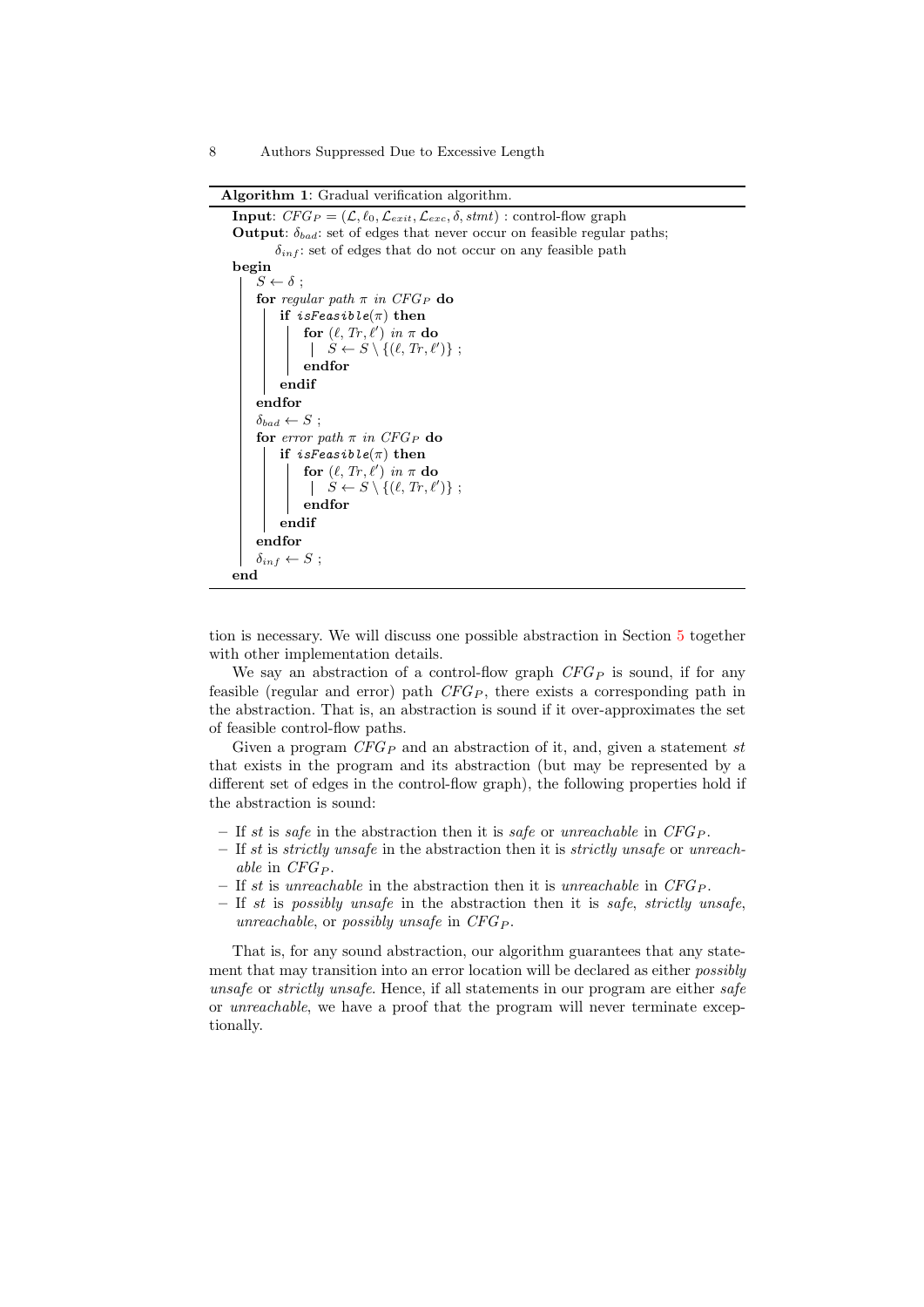To be useful in practice, an implementation of our algorithm has to make sure that it does not report overly many possibly unsafe in the abstraction, as we cannot say much about them in the original program. Further, it would be useful if unreachable statements in the original program are not reported as strictly unsafe in the abstraction. Even though we are of the opinion that unreachable code should be avoided at all cost, a user may be alienated if unreachable code is reported as error. In the following we evaluate our approach.

### <span id="page-8-0"></span>5 Implementation

We have implemented our technique in a static verifier for Java bytecode called GraVy. Our analysis automatically checks for the following types of exceptions: NullPointerException, ClassCastException, IndexOutOfBoundsException, and ArithmeticException. Other exceptions and arbitrary safety properties can be encoded using RunTimeExceptions.

An error location in GraVy is an exceptional return of a procedure with one of the above exceptions, unless this exception is explicitly mentioned in the throws-clause of this procedure. Hence, if GraVy proves a statement to be safe, it only means that none of the above exceptions may be thrown.

GraVy analyzes programs using the bytecode analysis toolkit Soot [\[20\]](#page-14-12). It translates the bytecode into the intermediate verification language Boogie [\[4\]](#page-14-13) as described in [\[2\]](#page-14-14). In this step we add guards for possible runtime exceptions: for each statement that may throw a runtime exception, we add a conditional choice with an explicit throw statement before the actual statement. Further, we add a local helper variable ex\_return to each procedure which is false initially. For any of the exceptions that we are looking for which is not in the throws clause and not caught, we add a statement that assigns this variable to true. This variable is used later on by the prover to distinguish between normal and exceptional termination of a procedure.

Abstraction. Our algorithm from Section [4](#page-6-2) requires a loop-free program as input. Hence, we first need to compute loop-free abstractions of programs. To this end we use a simple loop elimination as discussed in [\[1\]](#page-14-15): for each loop, we compute a conservative approximation of the variables that may be modified within the loop body. Then, we add statements that assign non-deterministic values to these variables at the beginning and at the end of the loop body. Finally, we redirect all looping control-flow edges of the loop body to the loop exit.

This way, we simulate an arbitrary number of loop iterations: the nondeterministic assignments allow the loop body to be executed from any possible initial state and allow the variables modified within the loop to have any possible value after the loop. This is a very coarse abstraction which also loses all information about possible non-termination. However, if a statement can be proved safe in this approximation, it will be safe in the original program, as the abstraction over-approximates the program's executions.

GraVy does not perform any inter-procedural analysis. Like in the case of loops, we first compute an over-approximation of the set of variables that may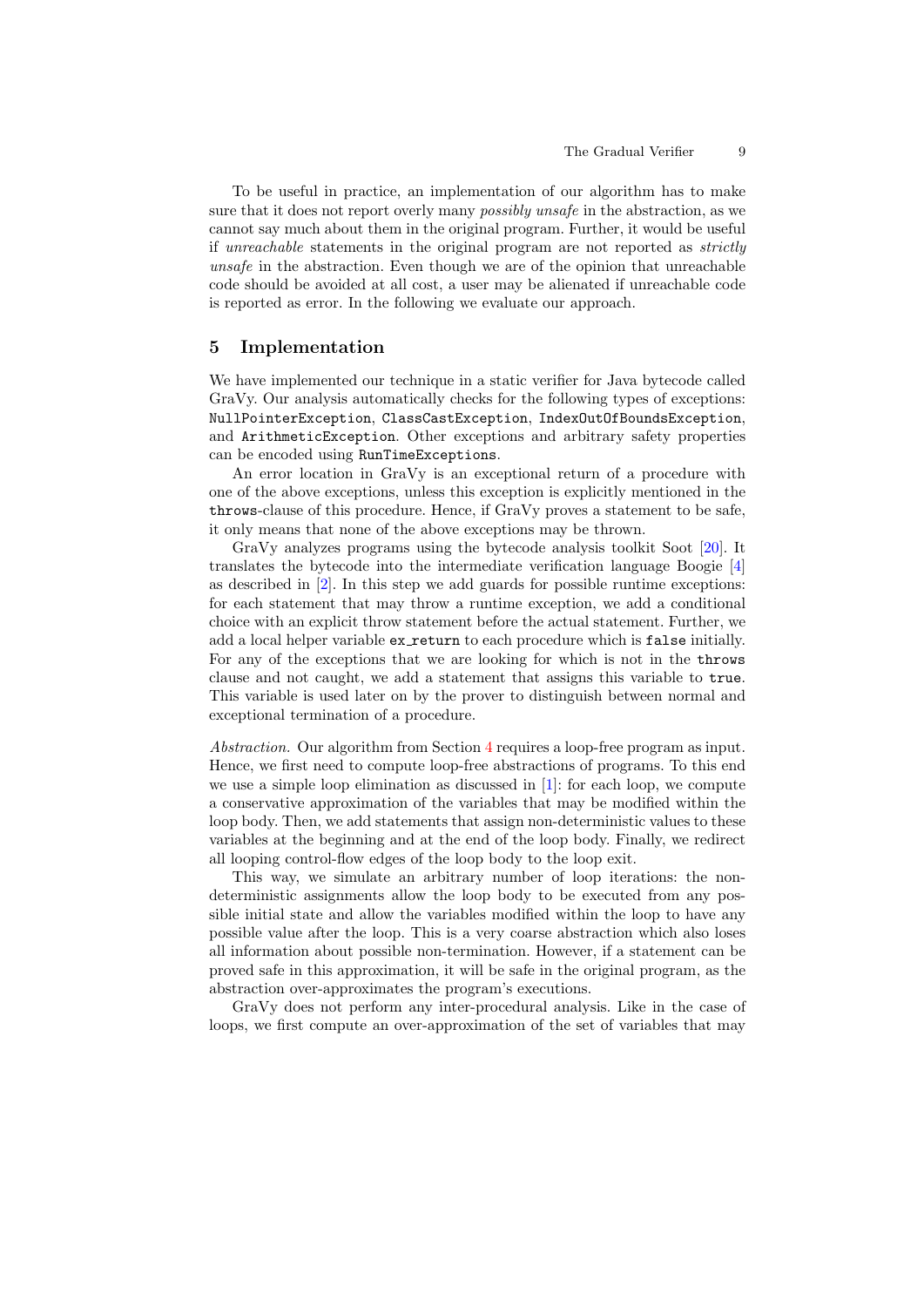be modified by the called procedure and then replace the call statement by a non-deterministic assignment to these variables. In our translation into Boogie, exceptions are treated as return values of a procedure and are thus included in this abstraction. Again, this is an over-approximation of the program's executions, and thus, any statement that can be proved safe in this abstraction will be safe in the original program.

All these abstractions can be refined to increase the precision of GraVy.

Gradual Verification. On the loop-free program without procedure calls, we can apply our algorithm from Section [4](#page-6-2) to each procedure in a straightforward manner (e.g.,  $[1]$ ) by translating the loop-free program into a SMT formula that is satisfiable only by models that can be mapped to a feasible path in the program. In the first pass of our analysis, GraVy adds an assertion to the SMT formula such that the helper variable  $ex_{\text{return}}$  is false, in order to only allow paths that do not terminate with unwanted exceptions. We use the theorem prover Princess [\[17\]](#page-14-16) to check for the satisfiability of this formula. For each model returned by Princess, we extract an enabling clause to ensure that another path must be picked in the next query. This process is repeated until the formula becomes unsatisfiable. Then, GraVy pops the assertion that ex\_return must be false and continues until the formula becomes unsatisfiable again.

Using the information obtained during this process, GraVy prints a report for each procedure that pigeonholes its bytecode instructions into the categories unreachable, safe, strictly unsafe, and possibly unsafe as described in Section [3.](#page-5-0)

Soundness. GraVy is neither sound nor complete. Here, soundness means that if a statement is reported to be safe, it is always safe. Completeness means that any statement that is safe will be reported to be safe. GraVy has several sources of unsoundness: e.g., Java integers are modeled as natural numbers (i.e., over- and under-flows are ignored). Furthermore, we ignore the use of reflection (i.e., InvokeDynamic), and we do not consider parallel executions.

However, note that the unsoundness is specific to our prototype implementation. Gradual verification is always as sound as its underlying static verification algorithm. Thus, there is much room for improvement by combining GraVy with more advanced static verifiers.

# 6 Evaluation

The motivation of gradual verification is to make static verification predictable by providing a progress metric. That is, to be of practical use, GraVy must identify a reasonable percentage of statements to be safe, so that the verification engineer can focus on the remaining code. Further, it must be fast enough to be applicable in an incremental verification process. That is, it must not be significantly slower than existing static verifiers such as VCC. This leads us to the following two research questions: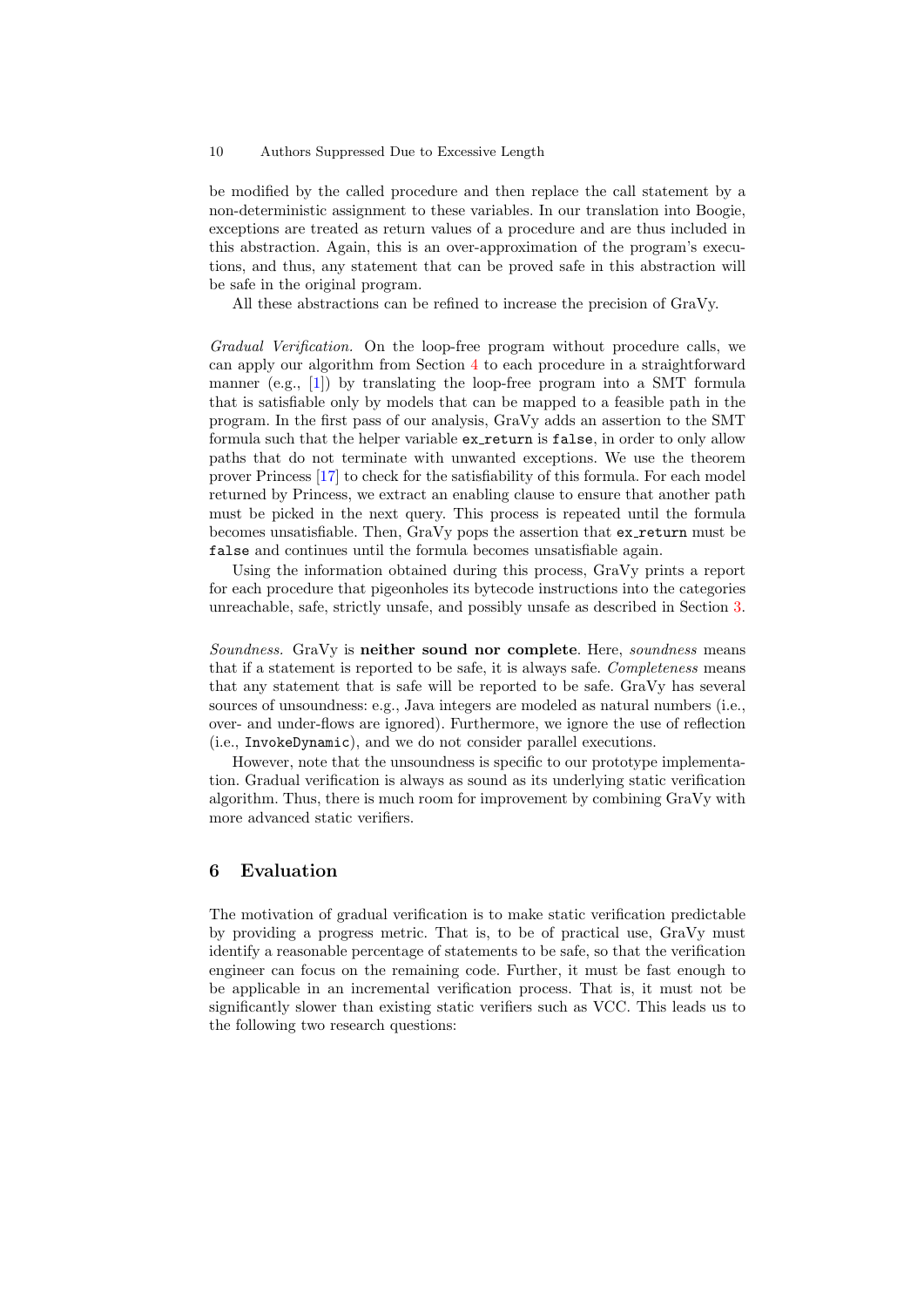- Q1 Is GraVy precise enough to show that a reasonable percentage of statements are safe in well-tested applications?
- Q2 Is GraVy fast enough to be applied to real-world software?

Experimental Setup. To answer these questions we evaluate GraVy on several open source programs. For each application under test (AUT), we analyzed the JAR files of the latest stable (and thus hopefully tested) release from the official websites. All experiments were carried out on a standard notebook with an i7 CPU and 8 GB RAM (the Java VM was started with initially 4 GB). GraVy tried to analyze each procedure of the AUTs for at most 10 seconds. If no result is reached after 10 seconds, the procedure is skipped and a timeout is reported. We ran the analysis two times for each AUT: once with gradual verification, and once with a weakest-precondition-based static verifier [\[15\]](#page-14-17). For the weakest-precondition-based static verifier we implemented a simple verifier inside GraVy that reused large parts of the GraVy infrastructure. Instead of repeatedly querying the theorem prover, the static verifier only sends one query. The result to this query is either a proof that no statement in the procedure may throw an exception of the previously mentioned types, or a counterexample that represents an execution of the abstract procedure that leads to exceptional termination.

In addition to the results returned by GraVy about which statements are unreachable, safe, strictly unsafe, or possibly unsafe, we collected the following information: the total time for analyzing a procedure including the time for printing the report, and the total number of procedures for which GraVy returns a timeout.

To compare the gradual static verification with the weakest-preconditionbased static verification, we also stopped the time that both approaches spent inside the SMT solver. We compared the time inside the prover rather than actual computation time, because the overhead for both approaches is the same, and thus, the time spent in the prover is the only relevant time difference.

| AUT            | $# \, st m t s$ | safe    | $#$ throwing stmts | possibly<br>unsafe | strictly<br>unsafe | unreachable |
|----------------|-----------------|---------|--------------------|--------------------|--------------------|-------------|
| Args4 <i>i</i> | 2.322           | 2.011   | 820                | 311                |                    |             |
| GraVy          | 20,372          | 16,522  | 15,516             | 3.844              |                    |             |
| Hadoopl        | 209.683         | 177.373 | 109,758            | 32.249             |                    | 54          |
| Log4i          | 25,128          | 22,381  | 11,007             | 2.746              |                    |             |

<span id="page-10-0"></span>**Table 1.** Results of applying GraVy to several AUTs.  $# \text{ st}$  is the number of analyzed statements per AUT.  $#$  throwing stmts is the number of statements that is represented by at least one edge into an error location.

Discussion. Table [1](#page-10-0) shows the report computed by GraVy for each AUT. By comparing the columns  $# \, \text{stm} \, \text{s}$  and safe, GraVy is able to prove more than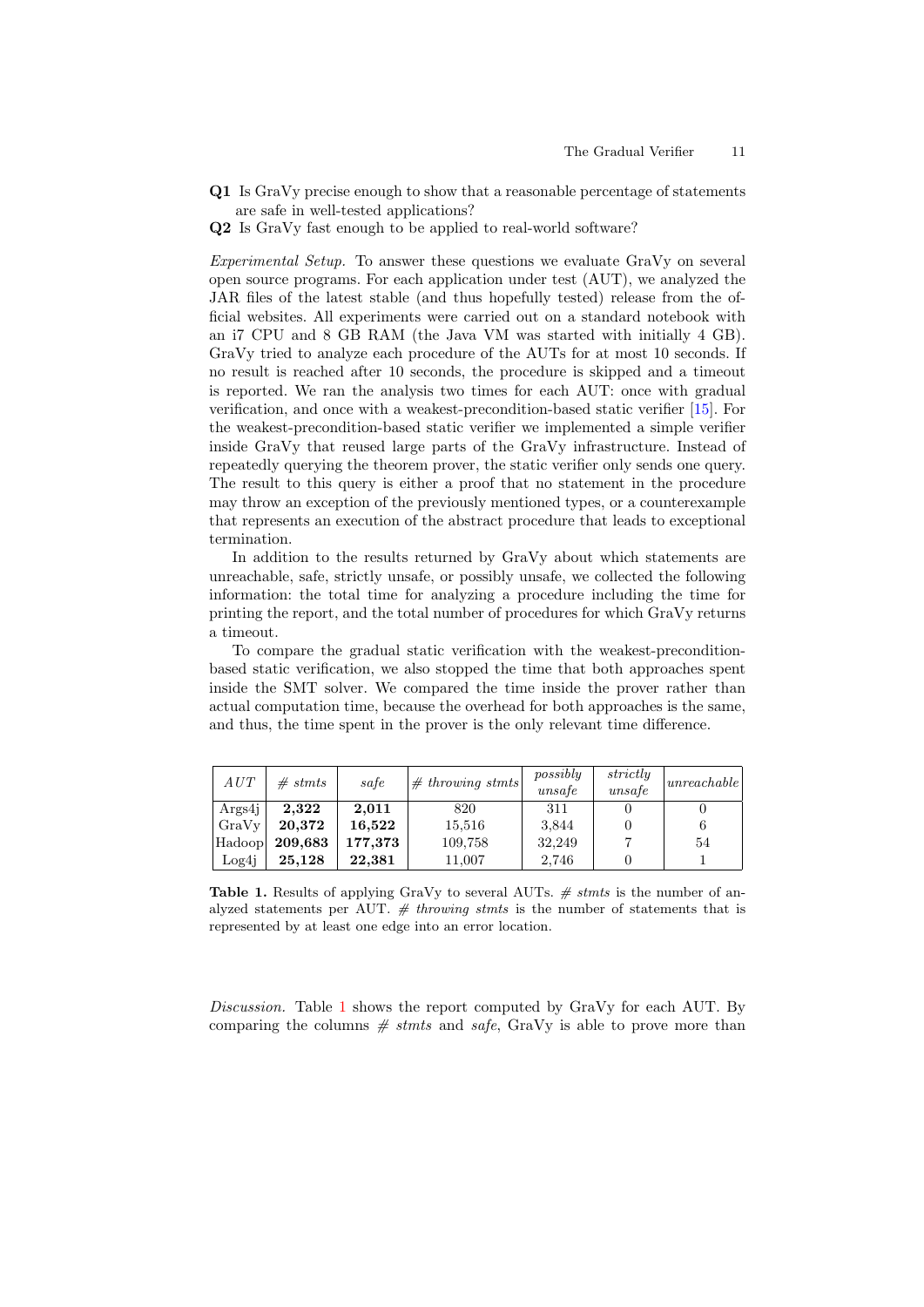80% of the analyzed statements to be safe for all AUTs. For  $\text{Args4}$  and  $\text{Log4}$ , GraVy can even prove over 86% percent of the statements to be safe. If we only consider the statements that are represented by edges into an error location (i.e., by comparing the columns  $#$  throwing stmts and possibly unsafe), GraVy proves  $62\%$  of the statements to be safe in  $Args4j$ , and  $75\%$  in  $Log4j$ .

For Hadoop, which is also widely used and well-tested, we only achieve  $84\%$ to be safe (and 70% of statements represented by edges into error locations). This is because Hadoop makes heavy use of multithreading which is not handled by GraVy. The use of multithreading is also the cause of the reported unreachable and strictly unsafe statements. None of these statements is actually unreachable or strictly unsafe, they rather exhibit situations where a thread is waiting for another thread to initialize an object.

GraVy applied to itself can only prove 81% to be safe (and 75% of the statements represented by edges into error locations). This supports the idea that the percentage of safe statements relates to the maturity of the code: GraVy is currently under development and represents a rather prototypical implementation.

Hence, we can give a positive answer to our research question  $Q1$ . GraVy can, even on a coarse abstraction, prove a large percentage of statements safe. Further, experiments indicate that the percentage of safe statements may correlate with code quality.

What remains open is what useful thresholds for the percentage of safe statements are. Many statements in Java bytecode can never throw any of the considered exceptions and thus are always safe. Therefore it is hard to define a lower bound for the percentage of safe statements. Our experiments cannot say anything about an upper bound either, because we did not try to improve the AUTs and rerun GraVy as this would exceed the scope of this paper. For the future of GraVy we plan a case study on how to apply gradual static verification, e.g., by using specification languages such as JML [\[7\]](#page-14-18).

| AUT    |        |       | $\#$ procedures time (s) time per procedure (s) $\#$ timeouts removed exceptions |     |         |
|--------|--------|-------|----------------------------------------------------------------------------------|-----|---------|
| Args4i | 361    | 57    | 0.16                                                                             |     | $6.7\%$ |
| GraVy  | 2.044  | 668   | 0.33                                                                             | 33  | 8.3%    |
| Hadoop | 18.728 | 6.459 | 0.34                                                                             | 391 | $8.4\%$ |
| Log4j  | 3.172  | 704   | 0.22                                                                             | 40  | 13.0%   |

<span id="page-11-0"></span>Table 2. Performance and number of timeouts of GraVy on the different AUTs. The column  $\#$  timeouts states the number of procedures that could not be analyzed within the time limit. The last column states the percentage of exceptions that could be removed using constant propagation.

Table [2](#page-11-0) shows the performance results of our experiments. For all AUTs the average time needed per method is significantly below one second  $(< 0.4s$ ). The number of procedures that reach a timeout is below 2.1% for all AUTs. Experimenting with timeouts larger than 10 seconds did not significantly improve this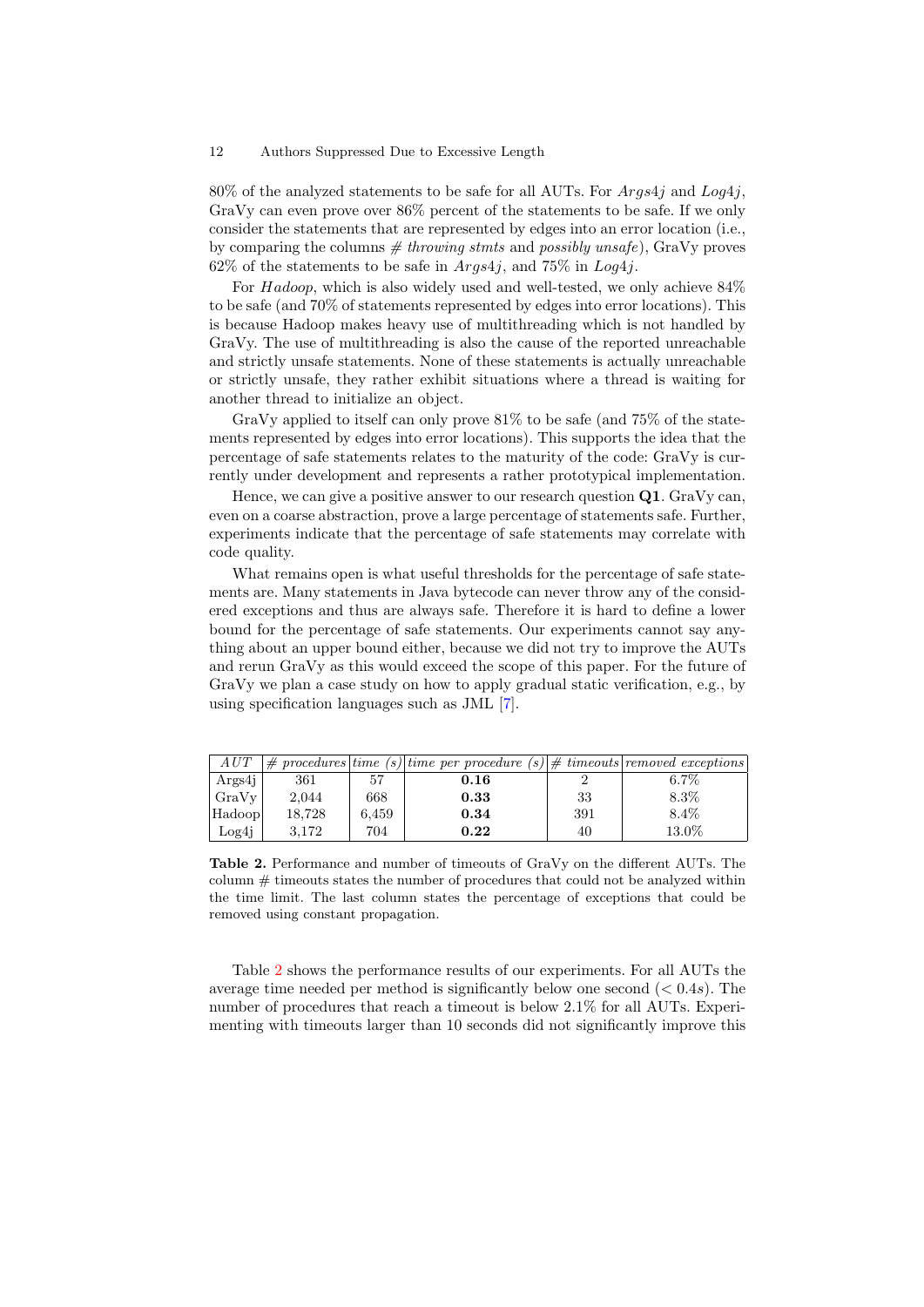number. Most procedures that timeout contain large amounts of initialization code (e.g., constructors), or GUI related code.

Before running gradual verification we run a constant propagation to eliminate all possible exceptions that can be ruled out trivially. We are able to eliminate between 6.7% and 13.0% of the exceptions. That is, a significant percentage of the statements proved safe by GraVy need non-trivial reasoning.

In summary, GraVy can produce meaningful results within a reasonable time (less than 0.4s per procedure) and with few timeouts.

|      |     |      | $\left  \text{Args4j} \right $ Gra Vy $\left  \text{Hadoop} \right $ Log4j |     |
|------|-----|------|----------------------------------------------------------------------------|-----|
| GSV  | 45s | 346s | $4,425s$   294s                                                            |     |
| lSV  | 7s  | 33s  | 689s                                                                       | 41s |
| Safe |     |      | $ 32.6\% 40.8\% 40.2\% 40.3\%$                                             |     |

<span id="page-12-0"></span>Table 3. Theorem proving time for gradual static verification (GSV) and weakestprecondition-based static verification (SV) for the AUTs. Only the time spent in the theorem prover is measured as the overhead for transformation, etc. is identical for both approaches. The last row states how many procedures can be proven safe by both approaches (i.e., only contain safe statements).

Table [3](#page-12-0) compares the computation time of GraVy and a normal non-gradual verifier. For this purpose we built our own weakest-precondition based static verification following the idea from  $[15]$ . As both approaches require the same program transformation, we only compare the time spent by the theorem prover.

The first row shows the theorem proving time for gradual verification (GSV), the second row shows the theorem proving time for non-gradual verification (SV), and the last row shows the percentage of the procedures that can be proven safe by both approaches (i.e., procedures that only contain safe statements). For each AUT, the extra time needed for gradual static verification is less than a factor of 10. Most procedures still can be analyzed within few seconds. We believe that, by further improving the reuse of theorem prover results as suggested in [\[3\]](#page-14-19), we can reduce these extra costs even further.

Non-gradual verification alone is able to verify between 30% and 40% of the procedures (excluding timeouts) for the desired property for all AUTs. Most of these procedures are generated by the Java compiler, such as default constructors. For all remaining procedures, non-gradual verification only returns a counterexample. Here, gradual static verification provides additional information by ruling out those statements that are already safe within the remaining procedures.

In conclusion, we can also give a positive answer to research question  $Q2$ : GraVy takes less than a second per procedure for real-world software. Although it is (naturally) slower than non-gradual verification, it is still fast enough to be usable in practice.

Threats to Validity. The main and by far most important threat to validity is our unsoundness. For example, in Hadoop, where we prove 177,373 statements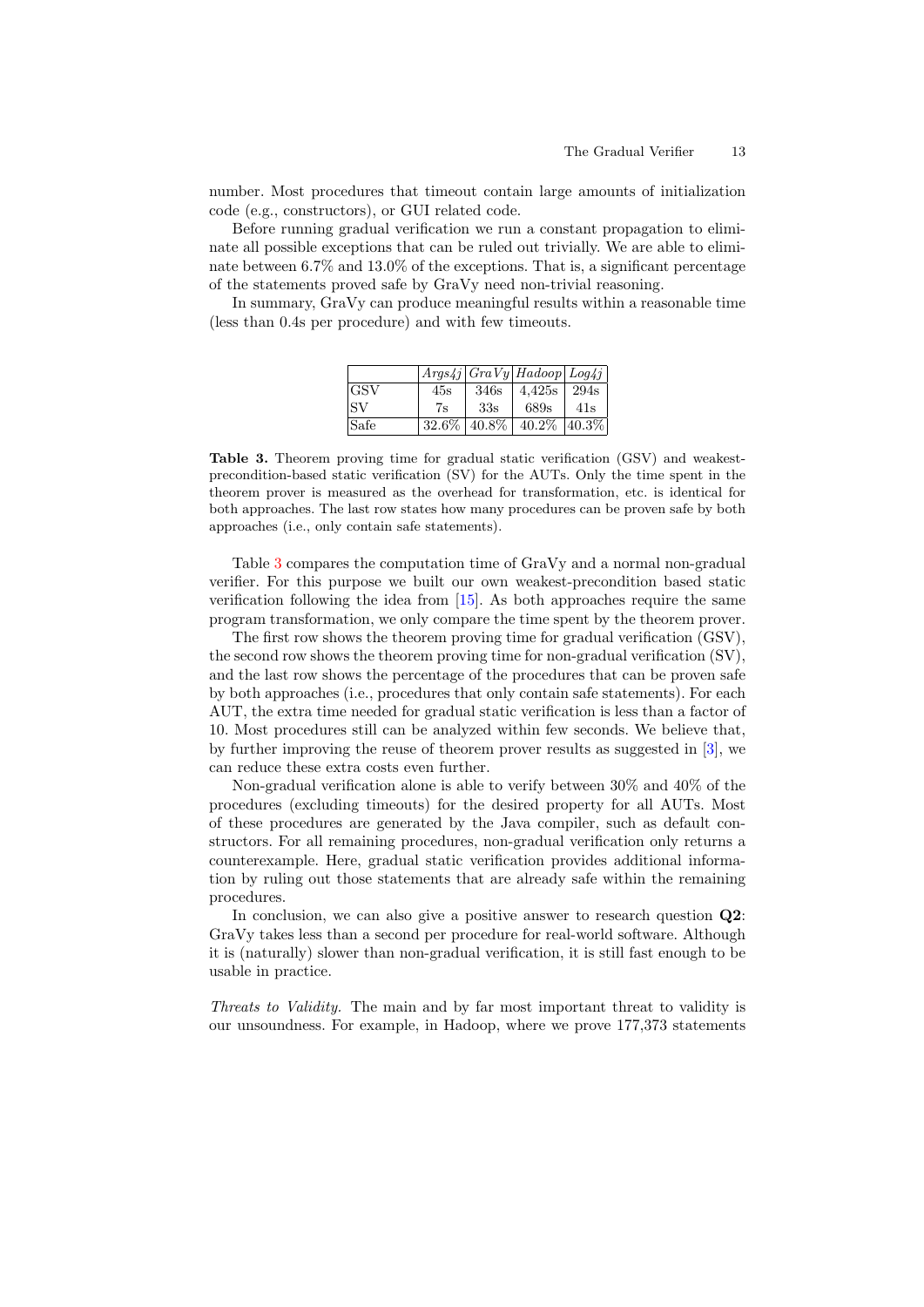to be safe, it is not possible to manually inspect if they are subject to unsoundness or not. To get a sense of how our abstraction affects the precision of GraVy, we investigated roughly a hundred statements from different AUTs and different categories (i.e., safe, unreachable, etc.). We found several cases where code was reported to be unreachable or strictly unsafe in the abstraction but safe in the original program. We did not find statements that are reported safe in the abstraction but unsafe in the original program.

Another threat to validity is the subset of exceptions that we consider in our analysis. There are many more exceptions that can cause unexpected program behavior. However, from manual data-flow inspection we can see that NullPointerException is by far the most common exception that can be thrown. Thus, we believe that adding more classes of exceptions to GraVy will certainly increase the usefulness of our approach, but will only have a limited influence on the results presented in this paper.

Finally, the used tools are a threat to validity. Using Java bytecode as input allows us to use a much simpler memory model than, e.g., for C. It is not clear if our approach can be applied to C programs equally well. For example, we allow arbitrary aliasing between variables when analysing a procedure. This would, most likely be too coarse for analyzing C programs and further analysis would be required.

# 7 Conclusion

We have presented a technique for gradual static verification. Gradual verification extends existing static verification which provides yes/no answers (i.e., either a proof or a counterexample) by a notion of the verification progress. That is, even if a full correctness proof is impossible (e.g., because there are some cubic formulas in the code), we can still report how many statements can be "verified".

Gradual verification blends nicely with existing best practices in testing, where a test coverage metric is used to measure progress, and to decide when to stop testing. Therefore, we believe that gradual verification can make the use of formal methods in industrial software development more acceptable.

Our experiments show that GraVy is reasonably fast and that it can already prove a convincingly high percentage of statements to be safe, even using a coarse abstraction. Further, the experiments indicate that verification coverage may be a good indicator for the maturity of code.

We are convinced that gradual static verification is a useful addition to existing static verification tools and a nice and cheap alternative to verifiers based on symbolic execution such as Frama-C.